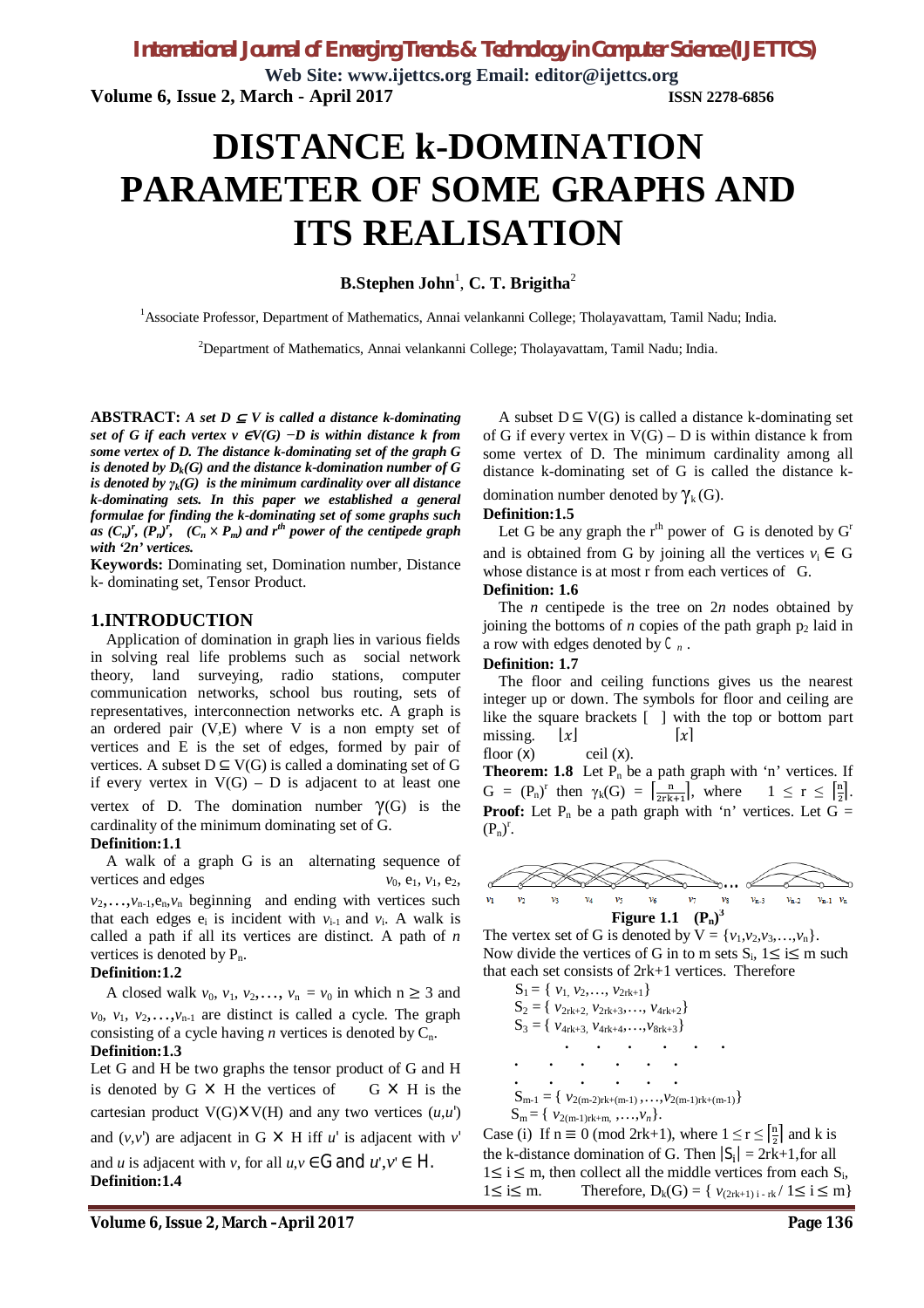## *International Journal of Emerging Trends & Technology in Computer Science (IJETTCS)*

**Web Site: www.ijettcs.org Email: editor@ijettcs.org Volume 6, Issue 2, March - April 2017 ISSN 2278-6856**

is the required k- dominating set of G

$$
\left| D_k(G) \right| = \frac{m}{2rk + 1}
$$

$$
= \left[\frac{n}{2r^{k+1}}\right]
$$
 [since n is a multiple of 2rk+1].

Case (ii) If  $n \not\equiv 0 \pmod{2rk+1}$ , where  $1 \le r \le \left[\frac{n}{2}\right]$  and k is the k-distance domination of G. Then the last partition  $S_m$ containing less than  $2rk+1$  vertices, choose  $p =$  $\frac{2(m-1)rk+m+n}{2}$ 

Now,  $D_k(G) = \{ \{v_{(2rk+1)i - rk} / 1 \le i \le m-1 \} \cup \{v_p\} \}$  is the required k- dominating set of G and

$$
| D_k(G) | = m - 1 + 1
$$
  
= m  
=  $\left[\frac{n}{2r} + 1\right]$   

$$
\Rightarrow \gamma_k(G) = \left[\frac{n}{2r} + 1\right].
$$

**Theorem: 1.9** Let  $C_n$  be a cycle graph with 'n' vertices. If  $G = (C_n)^r$  then  $\gamma_k(G) = \left[\frac{n}{2rk+1}\right]$ , where  $1 \le r \le \left[\frac{n}{2}\right]$ . **Proof**: Let  $C_n$  be a cycle graph with 'n' vertices, Let  $G =$ 



**Figure 1.2**  $(C_n)^3$ 

The vertex set of G is denoted by  $V = \{v_1, v_2, v_3, \ldots, v_n\}.$ Each vertex  $v_i \in G$  is adjacent with 2r vertices. Now divide the vertices of G in to m sets  $S_i$ ,  $1 \le i \le m$  such that each set consists of 2rk+1 vertices. Therefore,

S1 = { *v*1*, v*2,…, *v*2rk+1} S<sup>2</sup> = { *v*2rk+2*, v*2rk+3,…,*v*4rk+2} S<sup>3</sup> = { *v*4rk+3*, v*4rk+4,…,*v*8rk+3} **. . . . . . . . . . . . . . . . . .** Sm-1 = { *v*2(m-2)rk+(m-1) ,…, *v*2(m-1)rk+(m-1)} Sm = { *v*2(m-1)rk+m*,* ,…,*vn*}.

Case (i) If  $n \equiv 0 \pmod{2rk+1}$ , where  $1 \le r \le \left[\frac{n}{2}\right]$  and k is the k-distance domination of G. Then  $|S_i| = 2rk+1$ , for all  $1 \le i \le m$ , then collect all the middle vertices from each  $S_i$ , 1≤ i≤ m. Therefore,  $D_k(G) = \{ v_{(2rk+1) i - rk} / 1 \le i \le m \}$ } is the required k- dominating set of G and

$$
|D_k(G)| = m \underset{n}{\prod}
$$

$$
=\frac{1}{2\mathsf{rk}+1}
$$

 $=\left[\frac{n}{2r k+1}\right]$ [since n is a multiple of  $2rk+1$ ].

Case (ii) If  $n \neq 0$  (mod 2rk+1), where  $1 \leq r \leq \left[\frac{n}{2}\right]$  and k is the k-distance domination of G. Then the last partition  $S_m$ containing less than  $2rk+1$  vertices, choose  $p =$  $\frac{2(m-1)rk+m+n}{2}$ 

Now,  $D_k(G) = \{ \{ v_{(2rk+1)i - rk} / 1 \le i \le m-1 \} \cup \{ v_p \} \}$  is the required k-dominating set of G and  $|D_k(G)| = m - 1 + 1$ 

$$
= m
$$

$$
= \left[\frac{n}{2rk+1}\right]
$$

 $\Rightarrow \gamma_k(G) = \left[\frac{n}{2rk+1}\right].$ **Result:1.10** Let  $G = (C_n)^r$  be the graph with  $\gamma_k(G) = \left[\frac{n}{2rk+1}\right]$ then  $\gamma_k(G, p) = \gamma_k(G, q)$ , where p=q=rk.

**Proof:** We know that  $\gamma_k(G) = \left[\frac{n}{2rk+1}\right]$  $\gamma_k(G,p) = \left| \frac{n}{2p+1} \right| \quad [\text{ since } p = rk]$  $=\left|\frac{n}{2q+1}\right|$  [ since p = q]  $=\gamma_k(G,q)$ .

**Theorem: 1.11** Let  $G = (C_n \times P_m)$ ,  $m > 1$  be the graph with 'mn' vertices. Then the distance k-domination number of G is  $\gamma_k(G) = \left[\frac{n}{4k}\right]$ .

**Proof:** Let  $G = (C_n \times P_m)$ ,  $m > 1$  be the graph with 'mn' vertices is given in (figure 1.3).



#### **Figure 1.3**

Now the vertex set of G is denoted by  $V = \{v_{i,j} / 1 \le i \le m,$  $1 \leq j \leq n$ . Each vertex  $v_i \in G$  is adjacent with at most 4 vertices that is  $d(v_{1,j}) = d(v_{m,j}) = 3, 1 \le j \le n$  and  $d(v_{i,j}) = 4$ ,  $2 \le i \le m-1$ ,  $1 \le j \le n$ . Now divide the vertices of G into m sets  $S_i$ ,  $1 \le i \le m$  such that

| $S_1 = \{ v_{i,j} / 1 \le j \le n \}$ |  |
|---------------------------------------|--|
| $S_2 = \{ v_{2,i} / 1 \le j \le n \}$ |  |
| $S_3 = \{ v_{3,j} / 1 \le j \le n \}$ |  |
|                                       |  |
|                                       |  |
|                                       |  |

**Volume 6, Issue 2, March –April 2017 Page 137**